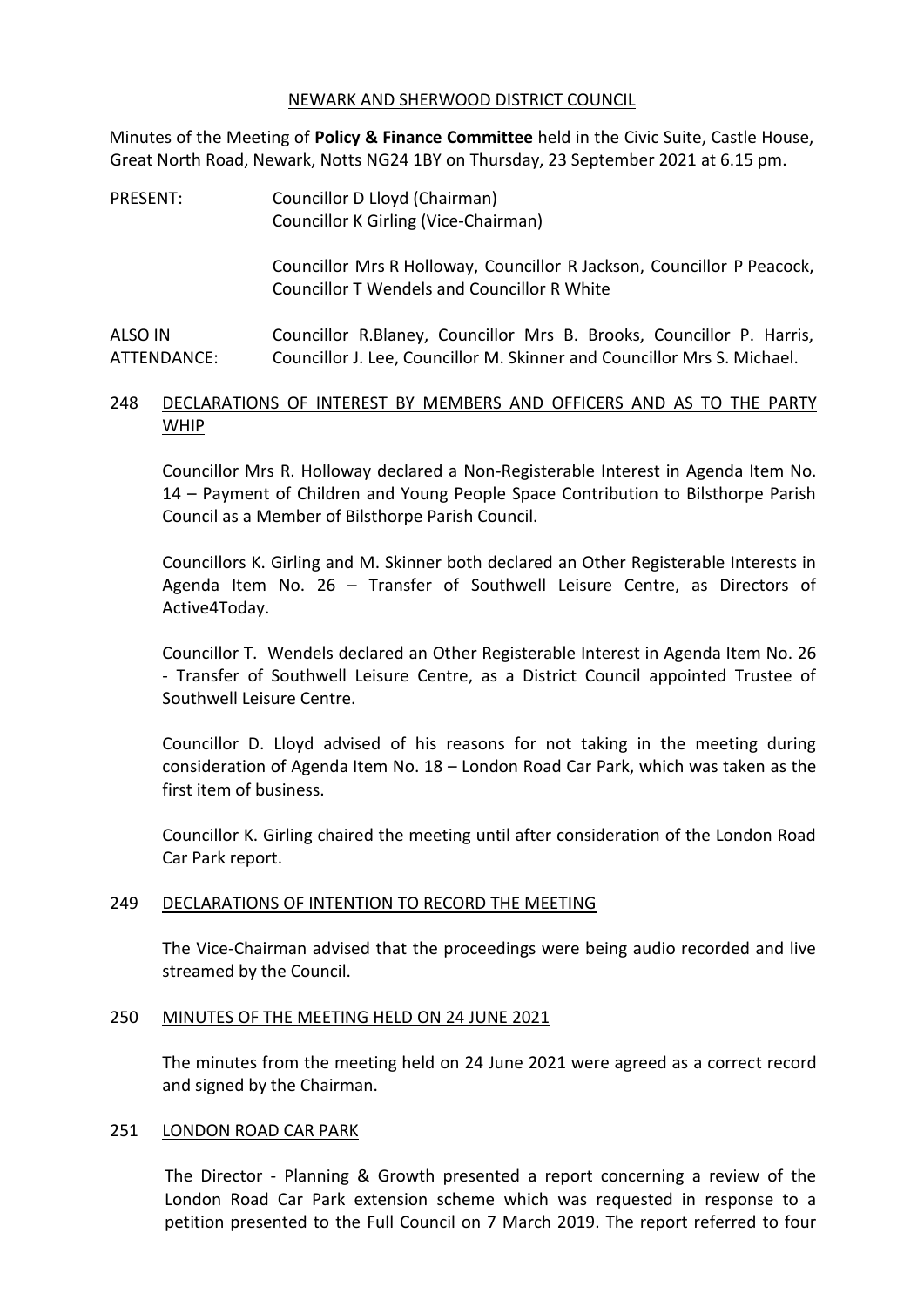options open to the Council in respect of the scheme. However, when presenting the report the Director – Planning & Growth advised that an approach had been made by the solicitors acting for Datch Properties Limited, who now owned the site, which revised the terms in relation to the first option set out in the report, and a further proposal for a new or revised lease for a 30 year term at £25k per annum which would not require a car park to be built on the green space.

The Committee agreed that this was a significant proposal and therefore further time was necessary to consider the new information which was being reported.

AGREED (unanimously) that in light of the new information which was reported to the Committee, the item be deferred for consideration by the Full Council at their next meeting to be held on 12 October 2021.

## Reason for Decision

To enable full consideration of the new information that was reported to the Committee.

## 252 FORWARD PLAN OF POLICY & FINANCE ITEMS

Councillor D. Lloyd joined the meeting at this point in the proceedings.

The Committee noted the Forward Plan items to be considered by the Committee over the next 12 months.

# 253 RECONSTITUTION OF WORKING PARTIES / TASK & FINISH GROUPS

The Committee considered the report of the Chief Executive which sought to reconvene the Working Parties and Task & Finish Groups established by the Policy & Finance Committee.

AGREED (unanimously) that:

- (a) the Working Parties/Task & Finish Groups set out in the appendix to the report be reconvened; and
- (b) Councillors S. Haynes, J. Kellas and T. Wildgust be appointed as the additional three Conservative Group Members on the Member Development Task & Finish Group; and
- (c) Councillor Peacock be appointed as the Policy & Finance Committee representative on the Local Development Framework Task Group.

#### Reason for Decision

To reconvene the appropriate Working Parties/Task & Finish Groups.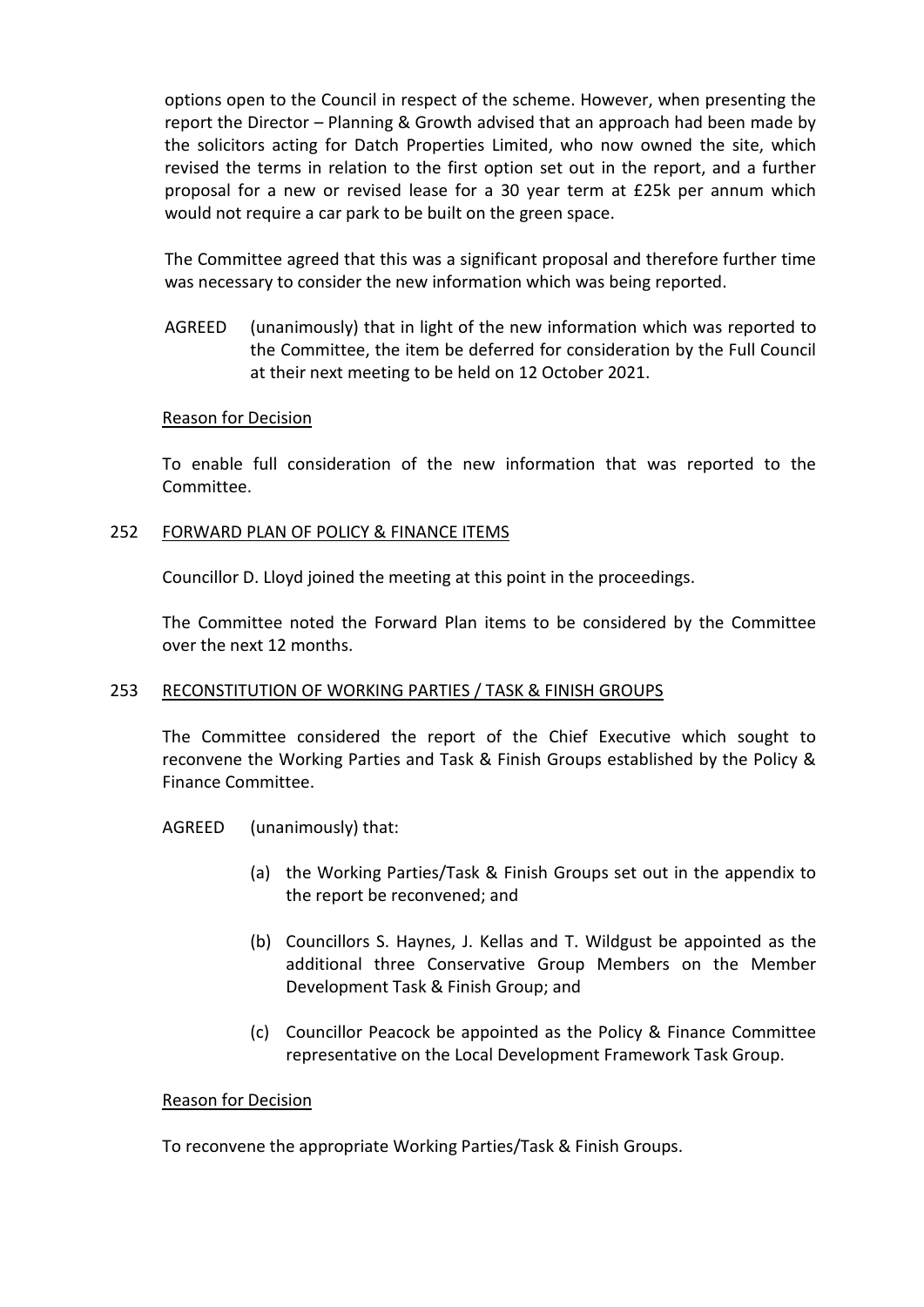## 254 STREET NAMING AND NUMBERING POLICY

The Director - Planning & Growth presented a report which set out a new Street Naming and Numbering Policy for adoption and sought authorisation to formalise the legislation the Council would use in carrying out the function. The main purpose of the proposed policy was that every property in Newark and Sherwood had a unique, clear and consistent address. A copy of the proposed Policy was attached as Appendix 1 to the report.

In updating the Policy, regard had been made to the legislation under which street name and numbering can be carried out, and a review of other council's street name and numbering guidance, new national guidance and the Council's existing guidance. The report set out some of the issues of concern in respect of street naming including using the names of deceased or living persons and timescales. Members expressed their disappointment that streets cannot be named after living people, as it could often be a fitting tribute to people who had made significant contribution to the local community.

AGREED (unanimously) that:

- (a) a resolution be made to adopt:
	- Sections 17 and 18 of the Public Health Act 1925 for the naming and alteration of names of streets in respect to naming; and
	- Sections 74 and 75 of the Town Improvement Clauses Act 1847 is used for the numbering of buildings;
- (b) the above resolution be notified to Town/Parish Councils and Parish Meetings and notices placed within the Newark Advertiser and Mansfield Chad in accordance with Paragraph 25, Schedule 14 of the Local Government Act 1972; and
- (c) the Street Naming and Numbering Policy, as attached as an appendix to the report, subject to the inclusion of 'Wong' as a name suffix in Section 10, be adopted following the undertaking of (b).

#### Reason for Decision

Adoption of the proposed Street Naming and Numbering policy will provide clear guidance for service users and align with national guidance in relation to Street Naming and Numbering. Undertaking the notification process will formalise the Council's approach in accordance with legislation.

## 255 TARGET HARDENING OF KEY LOCATIONS TO MITIGATE THE RISK OF UNAUTHORISED ENCAMPMENTS

The Director - Communities & Environment presented a report detailing proposals to mitigate the risk of unauthorised encampments within the District, following a series of sustained encampments by gypsy and traveller groups of several areas of Council owned and managed land. There was a recognised need for gypsy and traveller sites within the district to address the requirements of resident travellers as identified in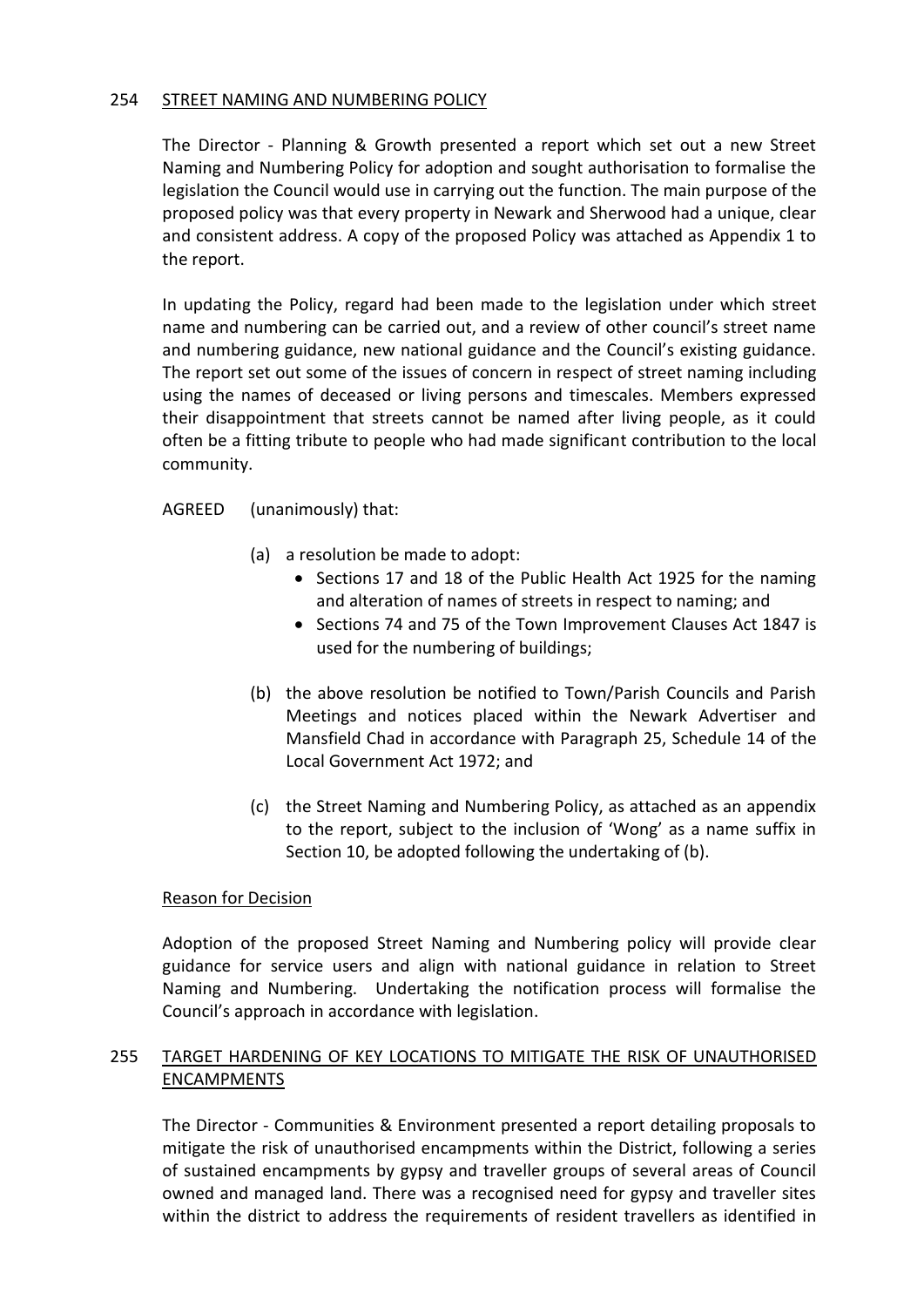the Council's Gypsy and Traveller Accommodation Assessment, and the Planning Policy team would continue to work with partners to ensure that suitable sites were available. The purpose of 'target hardening' was to assist with efforts to divert nonresident groups travelling through the District to suitable sites.

The report identified 21 at risk sites for which a range of modifications considered to restrict access were detailed, along with projected costs. Most proposed works would not affect general usage or aesthetics of the sites. Where more extensive works were required, these would be shared with the relevant Ward Member and community groups. The Committee noted the 'designing out' crime and increasing resilience was emphasised within the planning process.

AGREED (unanimously) that:

- (a) the approach to preventing unauthorised encampments on at risks sites in Newark & Sherwood, to avoid significant eviction costs and potential disruption to local communities be supported;
- (b) funding of £131,010 to undertake the works on the at risk sites be approved (works to be funded from the Community Engagement reserve, leaving a balance of £118,734);
- (c) funding of £21,010 from the Housing Revenue Account (HRA) to undertake the works on the at risk sites on HRA land be approved (works to be funded HRA annual budget); and
- (d) Newark Town Council be approached with a view to funding 50% of the cost of works on the Newbury Road estate.

# Reason for Decision

To mitigate the cost and risks associated with unauthorised encampments on at risk sites in Newark & Sherwood.

#### 256 NEWARK TOWNS FUND UPDATE

The Director - Planning & Growth presented a report which updated the Committee on the Newark Town Deal projects, including the Newark Construction College Centre of Excellence, the IASTI and SiSCLog. The report also advised of the commencement of the demolition of the cattle market from early October.

Support from the Committee was also sought to begin a formal procurement exercise for the creation of the Newark Cycle Town, to include four cycle hubs, bike hire and storage. Members welcomed the report and agreed it would bring in investment and employment to Newark, and aspirational options for young people.

AGREED (unanimously) that:

(a) the updates provided be noted;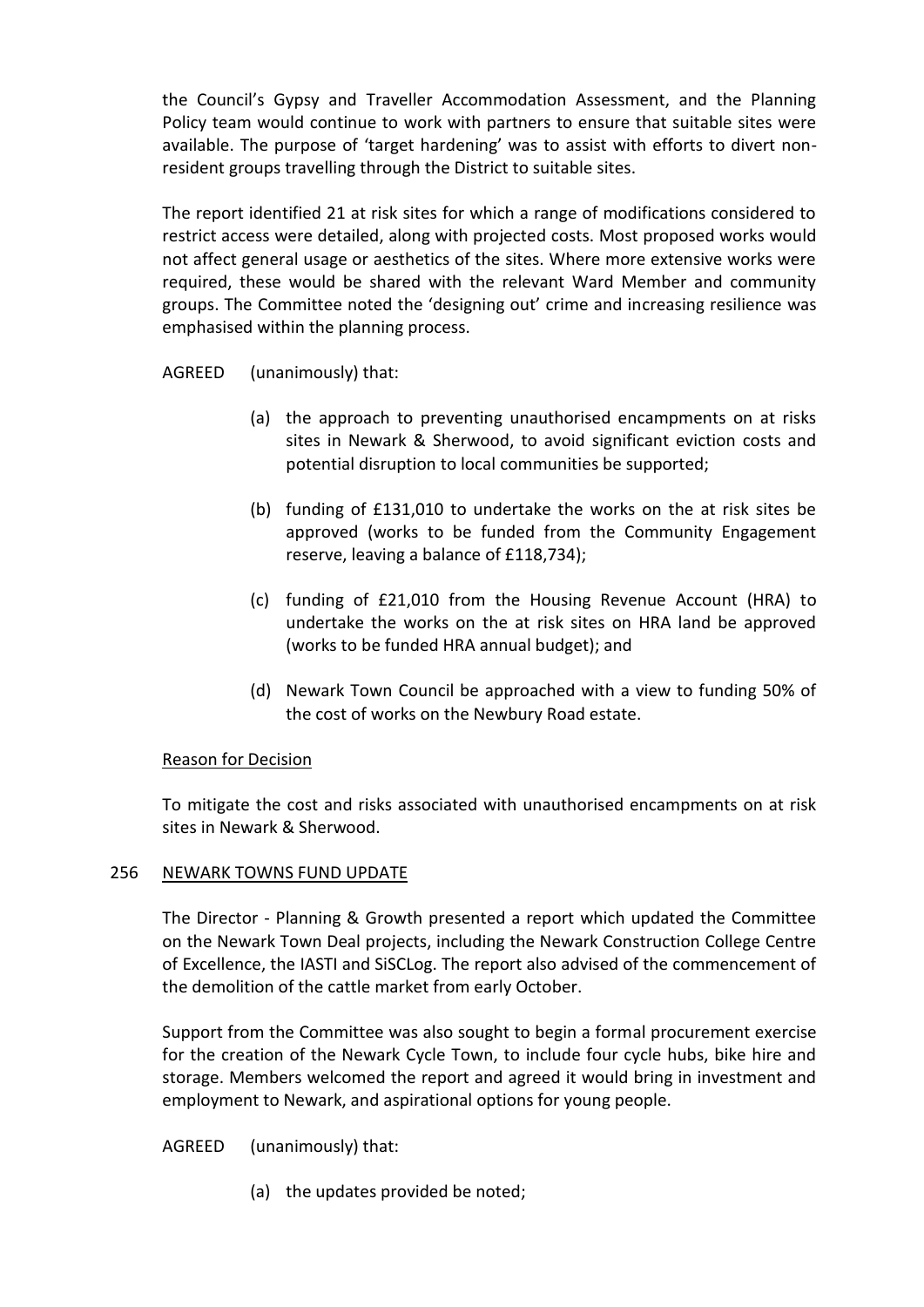- (b) £200,000 be added to the Capital Programme in relation to the Cycle Town project of the Town Investment Fund programme, funded by the Towns Fund; and
- (c) Members support the Newark Cycle Town project, supporting that a full procurement takes place and that the Council's land-holding at Castle House adjacent to Castle Rail Station, be a location for a cycle hire hub subject to receipt of private match funding of no less than £50,000 in the form of sign-up from local employers.

## Reason for Decision

To continue the development the Newark Towns Strategy and Investment Plan.

## 257 ENVIRO CRIME - STRENGTHENING OUR ENFORCEMENT ACTIVITY

The Director - Communities & Environment presented a report which proposed to increase the Authority's enforcement capacity through a one-year pilot arrangement with a private sector company targeting low-level environmental crime.

Under the proposals, the Council would effectively authorise WISE (Waste Investigations, Support and Enforcement) to undertake enforcement activity for a range of environmental crimes, largely under the various sections of the Environmental Protection Act 1990. This would cover littering, dog fouling, graffiti, Public Space Protection Orders and fly-tipping. This increased capacity would supplement the work of the Community Protection Officers in their role in responding to incidents and a wide range of community interventions.

The report also detailed positive feedback from neighbouring authorities who had undertaken similar schemes with WISE. The Committee welcomed the proposals and noted that performance data detailing where Fixed Penalty Notices had been issued could be shared Members. The Leisure & Environment Committee recommended adoption of the pilot project at their meeting held on 21 September 2021.

AGREED (unanimously) that a one year Enviro - Crime Enforcement pilot project with WISE be approved.

#### Reason for Decision

To consider enhancing enforcement capacity to enable delivery of the Council's objectives, recognising the challenges that have been brought to this objective with responding to the pandemic.

# 258 THE NOTTINGHAM AND NOTTINGHAMSHIRE COMPACT

The Health Improvement & Community Relations Manager presented a report which sought adoption of the Nottingham and Nottinghamshire Compact. The Compact asks public sector partners and the voluntary community sector to commit to a set of shared values and principles which support long-term development of effective partnership working. The Compact, attached at Appendix A to the report, had been borne out of the new relationships forged during the pandemic and was designed to provide a strong foundation for close collaborative working going forward.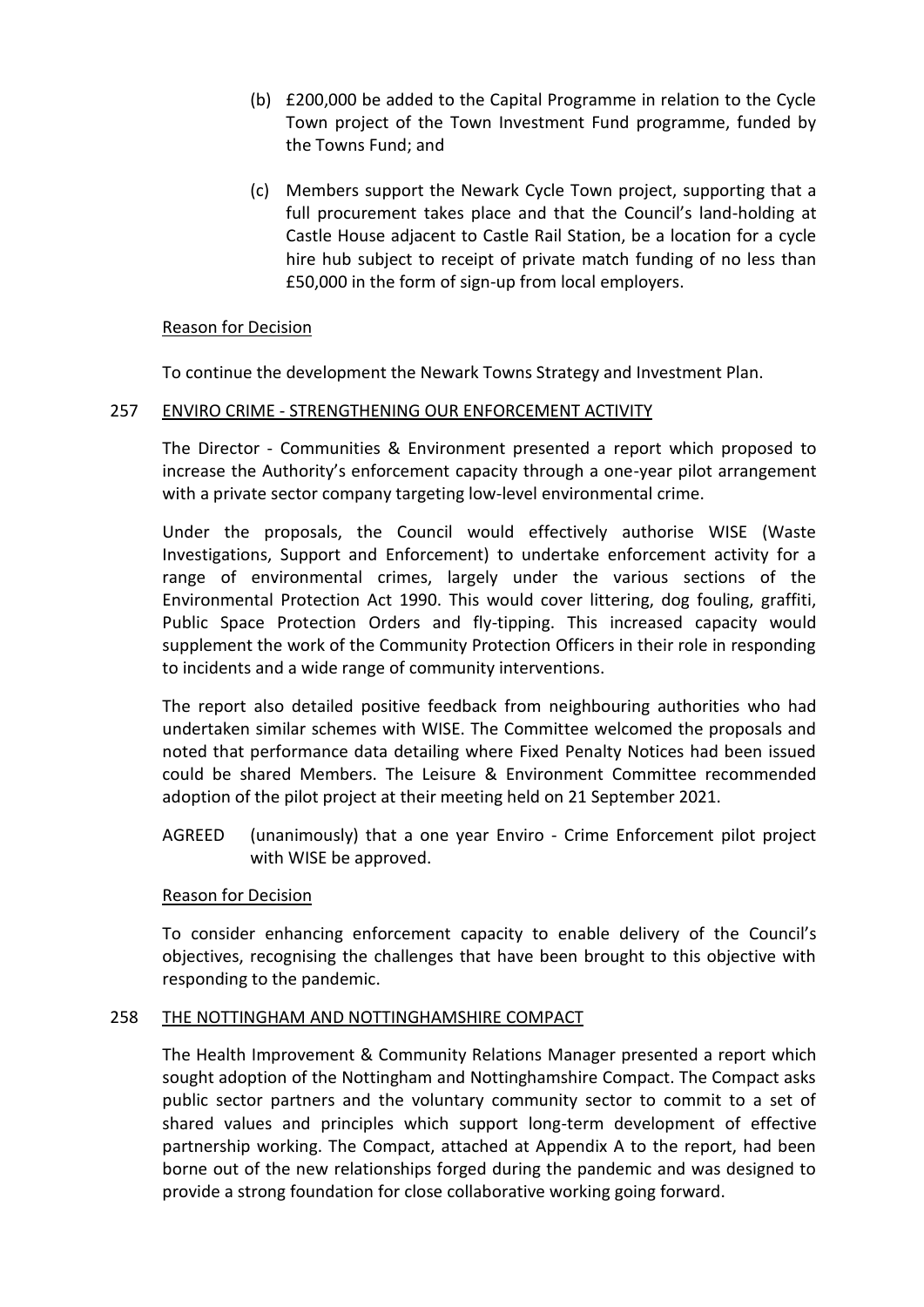AGREED (unanimously) that the Nottingham and Nottinghamshire Compact be referred onto Full Council for adoption.

#### Reason for Decision

To recognise the value of partnership working between the public sector and voluntary community sector in respect of delivering better outcomes for the community.

#### 259 PROPOSED ACQUISITION OF SECTION 106 HOUSING - SOUTHWELL

The Director – Planning & Growth, presented a report proposing the acquisition of two S106 new build affordable rented homes on the Stagfield Group Development at The Rise, Nottingham Road, Southwell. The Council's housing register showed there was strong demand for affordable units in this locality. The Developer had not succeeded in finding a housing association to take on the properties, and the Council had concluded that the transaction represented value for money.

AGREED (unanimously) that delegated authority be given to the Director - Housing, Health & Wellbeing to offer the value detailed in the exempt Appendix for the two affordable housing units at The Rise, Nottingham Road, Southwell.

#### Reason for Decision

To consider the acquisition of the S106 affordable housing at Nottingham Road Southwell to enable the Council to intervene in the market where appropriate and necessary to ensure the delivery of on-site affordable housing in the district.

# 260 PAYMENT OF CHILDREN AND YOUNG PEOPLE SPACE CONTRIBUTION TO BILSTHORPE PARISH COUNCIL

The Director - Planning & Growth, presented a report which sought approval to forward fund the refurbishment of the children's play park and park at Maid Marion Way, Bilsthorpe from funding secured under a Section 106 agreement linked to the Oldbridge Way development in order to enable the Parish Council to progress the proposed works. The Parish Council had a scheme prepared for works to commence once funding had been secured. The advance payment could be made from Council reserves and the equivalent value repaid into reserves on receipt of the contribution from the developer as per the S106 agreement.

AGREED (unanimously) that:

- (a) the base sum of £111,271.20 plus indexation be transferred to Bilsthorpe Parish Council under a side legal agreement and any uplift secured through indexation also be transferred when received by the Council; and
- (b) a capital budget be created for £111,271.20, funded by borrowing until such time that the section 106 contribution is received.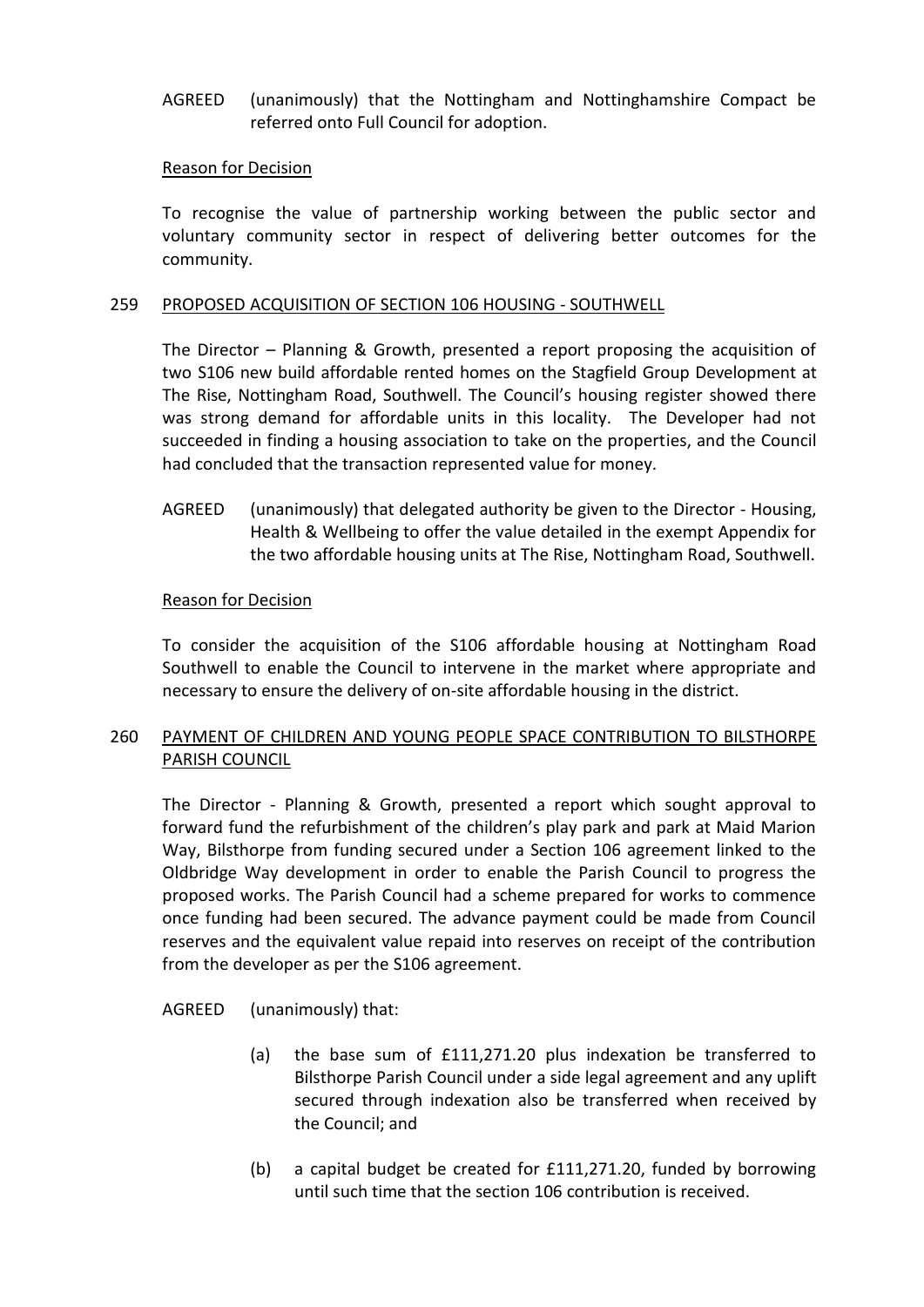### Reason for Decision

To enable Bilsthorpe Parish Council to progress with the refurbishment of the children's play area and park at Maid Marion Way, Bilsthorpe with its appointed project team and contractor.

# 261 GENERAL FUND, HOUSING REVENUE ACCOUNT (HRA) AND CAPITAL PROJECTED OUTTURN REPORT TO 31 MARCH 2022 AS AT 31 JULY 2021

The Business Manager - Financial Services presented a report which compared the Revised Budgets with the Projected Outturn forecast for the period ending 31 March 2022. The forecast was based on four months performance information on the Council's revenue and capital budgets including the General Fund Revenue, HRA and Capital Programme. The accounts showed a projected favourable variance against the revised budget of £0.163m on service budgets, with an overall favourable variance of £0.148m. Appendix A to the report detailed the variances in service areas and other budgets.

The report also summarised the position for the Capital Programme up to the end of July 2021. Additions and amendments to the Programme were detailed in Appendix B to the report.

AGREED (unanimously) that:

- (a) the General Fund projected favourable outturn variance of £0.148m be noted;
- (b) the Housing Revenue Account projected favourable outturn variance of £0.778m be noted;
- (c) the variations to the Capital Programme at Appendix C be approved; and
- (d) the Capital Programme revised budget and financing of £54.765m be approved.

# Reason for Decision

To update Members with the forecast outturn position for the 2021/22 financial year.

#### 262 ASSET DATA SOFTWARE PROCUREMENT

The Business Manager – Housing Maintenance & Asset Management presented a report which sought approval to replace Keystone, with a new Asset Management & Compliance system for the Housing, Health & Wellbeing directorate. This replacement would enable the Council to maintain a robust system for the management of property data in order to ensure the safety of tenants in their homes, and enable effective asset management.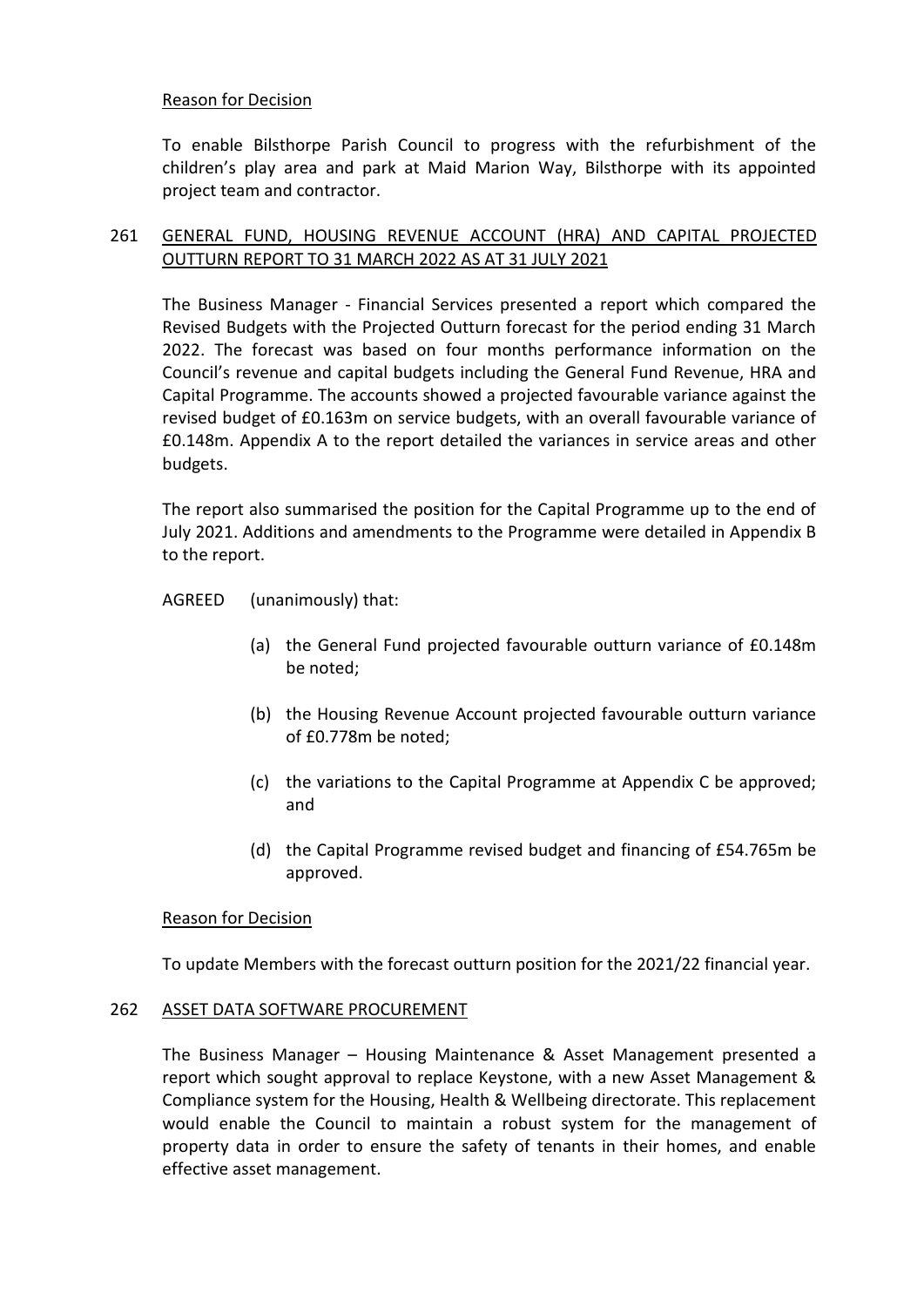The report detailed the issues ad risks with the existing software, set out the options for replacement, and detailed the selection process for the proposed new supplier. After extensive consideration, it was proposed that Apex was the most suitable solution.

AGREED (unanimously) that:

- (a) Members approve the preferred provider from the framework, Apex, to deliver a new asset management database;
- (b) the total one off expenditure of Apex of £160,300 funded from the HRA Development and ICT Reserve be approved; and
- (c) the additional annual revenue costs of Apex of £17,889 per year for all modules, funded by HRA efficiency savings be approved and added into future year budgets.

## Reason for Decision

To improve the performance of the Compliance & Safety Team and ensure the health, safety and wellbeing of our tenants and employees remain paramount.

#### 263 COMMUNITY PLAN - ACTIVITY FOCUS

The Director - Customer Services & Organisational Development presented a report setting out the work that remained on-going or outstanding within the Councils Community Plan for April 2020 to March 2023. It was noted that there would continue to be a demand on the Council to support the Covid response and recovery which would continue to impact on the Council's activities.

AGREED (unanimously) that the community activities which remain to be undertaken be noted.

#### Reason for Decision

To ensure Members are aware of the focus of activities which will be undertaken for the next 18 months.

## 264 PARISH AND TOWN COUNCIL INITIATIVE FUND 2020/21 - CLEANER, SAFER, GREENER - ANNUAL REPORT

The Committee considered the report of Director – Housing , Health & Wellbeing which gave an overview of the Parish and Town Council Initiative Fund awards for the 2020/2021 Greener' themed rounds. A summary of the awards made to parish councils were detailed in the appendix to the report.

AGREED (unanimously) that:

(a) the report and Appendix A be noted; and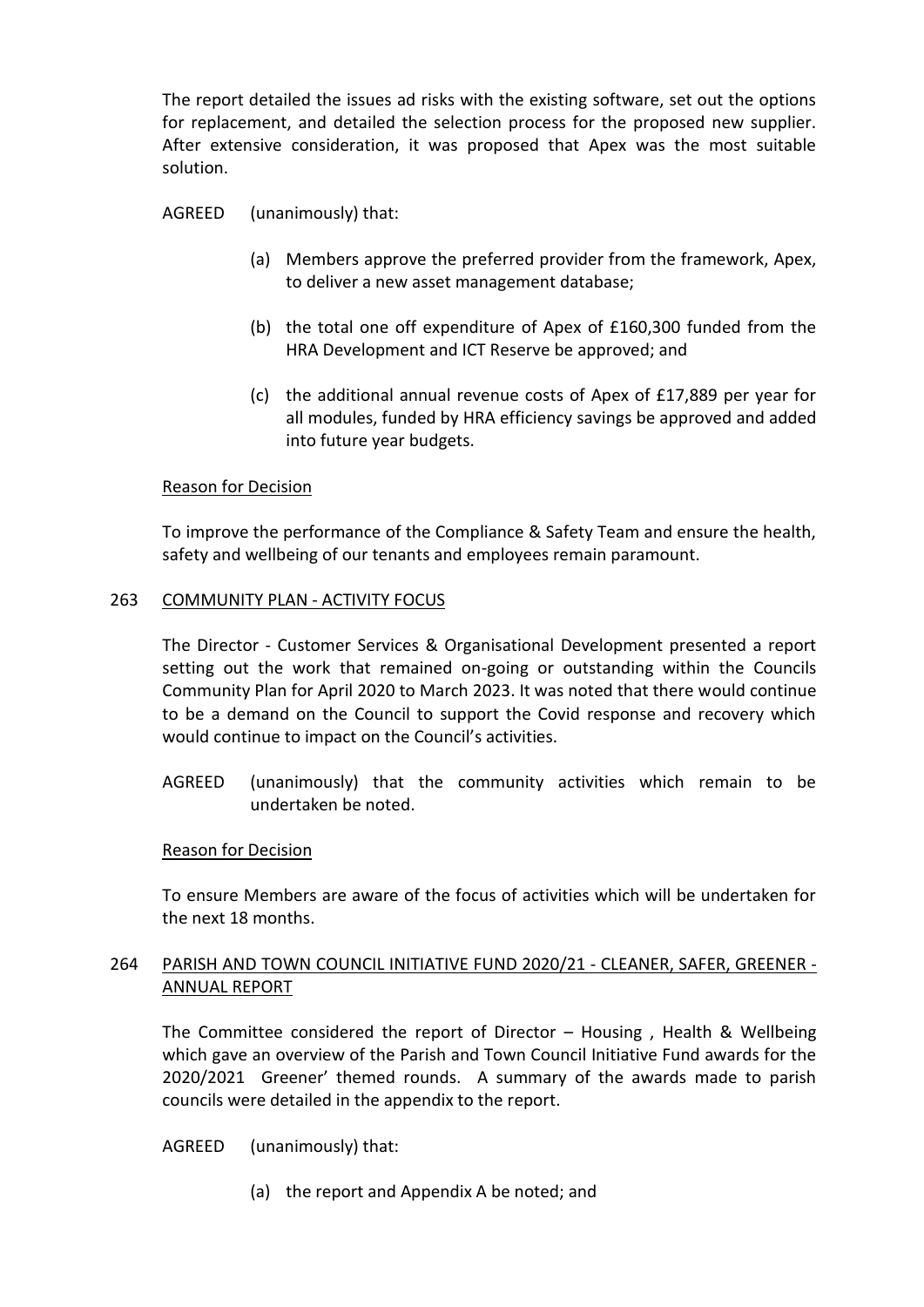(b) the Parish and Town Council Initiative Fund 2021/2022 Annual Review be reported to Members during 2022.

#### Reason for Decision

To enable the Council to monitor the value and impact of the Parish and Town Council Initiative Fund and the development and contribution to the Council's Community Plan 2020 – 2023.

## 265 URGENCY ITEM - TRANSFER OF S106 MONIES FOR COMMUNITY FACILITIES AND CHILDREN'S PLAY SPACE IN EDWINSTOWE

The Committee noted the decision to set up a budget in the Capital Programme for £43,479.63, financed by the Community and Children's Play Space contributions in the Section 106 Agreement reference AG1034, and to transfer to Edwinstowe Parish Council.

AGREED (unanimously) that the urgency item be noted.

#### Reason for Decision

To enable a payment to be made to Edwinstowe Parish Council in a timely manner in line with other funding partners to move the projects forward.

## 266 URGENCY ITEM - TRANSFER OF SECTION 106 MONIES FOR INTEGRATED TRANSPORT CONTRIBUTION ALONG THE A1133 CORRIDOR TO THE FRIENDS OF TRENT VALE TRAIL

The Committee noted the decision to set up a budget in the Capital Programme for £24,755.63, financed by the Integrated Transport Contribution in Section 106 Agreement reference AG863, and transfer to the Friends of Trent Vale Trail

AGREED (unanimously) that the urgency item be noted.

#### Reason for Decision

To enable a payment to be made to Friends of Trent Vale Trail in a timely manner in line with other funding partners to avoid any unnecessary delays and to move the project forward.

#### 267 URGENCY ITEM - NEWARK LORRY PARK SHOWER BLOCK

The Committee noted the decision to install turnstiles to the shower block at Newark Lorry Park at a capital cost of £32,000 for installation and £3,500 ongoing revenue cost for maintenance.

AGREED (unanimously) that the urgency item be noted.

#### Reason for Decision

To ensure secure access to the shower block facilities and improve the facility opening times.